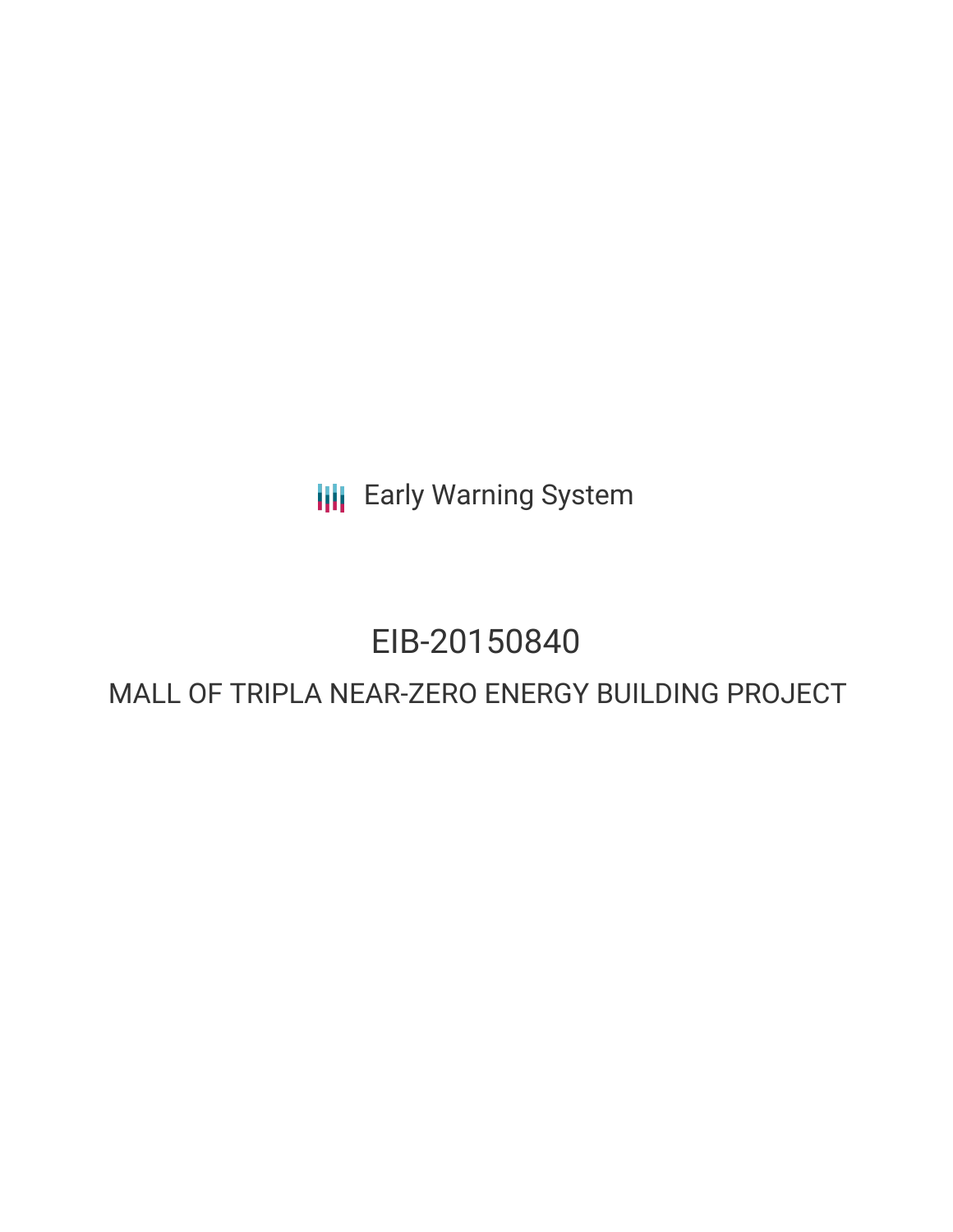

#### **Quick Facts**

| <b>Countries</b>               | Finland                        |
|--------------------------------|--------------------------------|
| <b>Financial Institutions</b>  | European Investment Bank (EIB) |
| <b>Status</b>                  | Approved                       |
| <b>Bank Risk Rating</b>        | U                              |
| <b>Borrower</b>                | YIT Ovi                        |
| <b>Sectors</b>                 | Construction                   |
| <b>Investment Amount (USD)</b> | \$147.31 million               |
| <b>Project Cost (USD)</b>      | \$683.28 million               |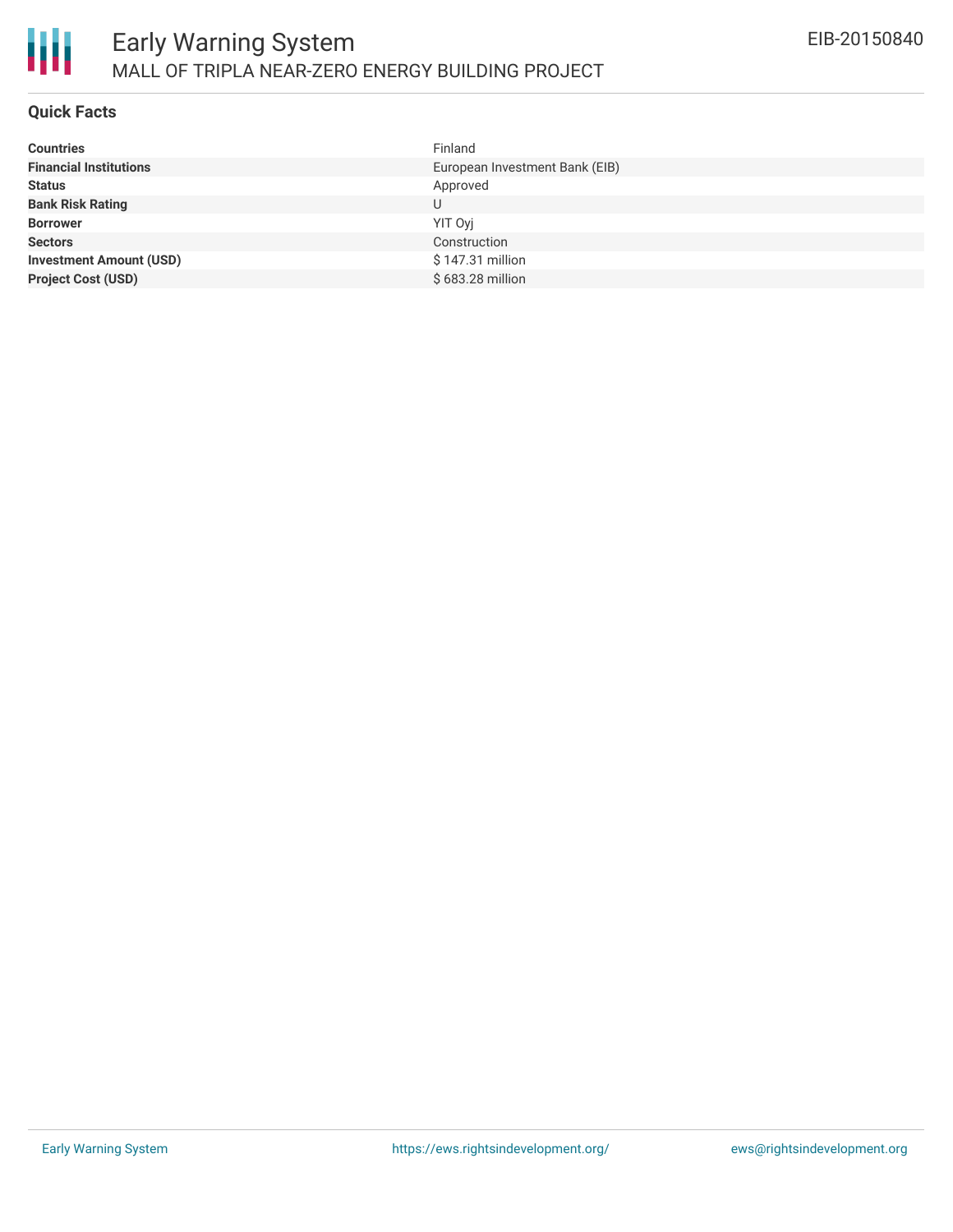

#### **Project Description**

The EIB is financing the construction of a commercial nearly-zero-energy building in the Helsinki Metropolitan Area. The building will have two different parts constructed in two phases. The project scope is limited to the first phase which comprises the construction of a shopping mall, a car park and a railway station. In a second phase, and outside the project scope, residential and office space will be added to the same buildingThe project relates to the construction of a commercial nearlyzero-energy building in the Helsinki Metropolitan Area. The building consists of different parts that will be constructed in two phases. The project scope is limited to the first phase which comprises the construction of a shopping mall, a car park and a railway station. In a second phase, and outside the project scope, residential and office space will be added to the same building.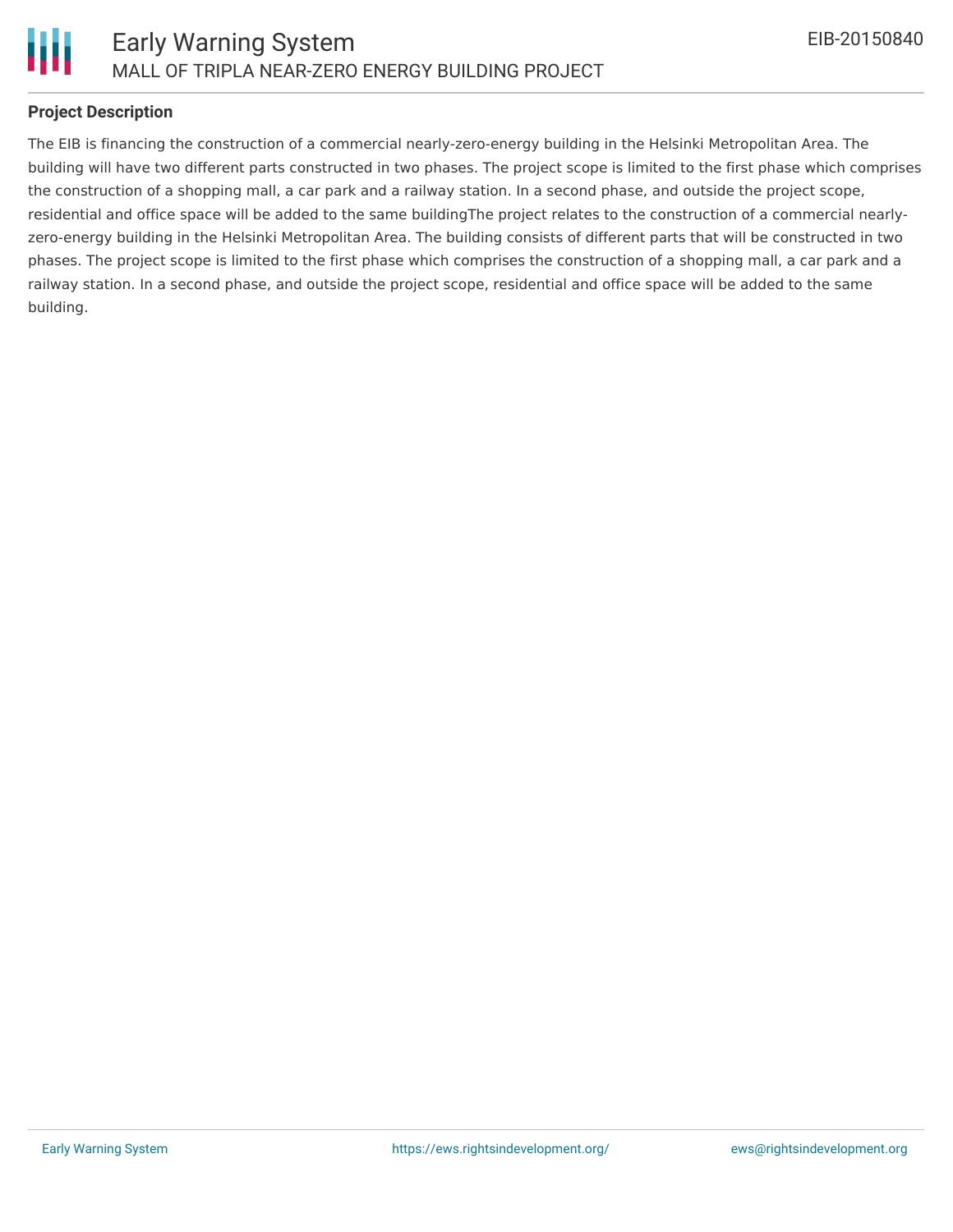

#### **Investment Description**

European Investment Bank (EIB)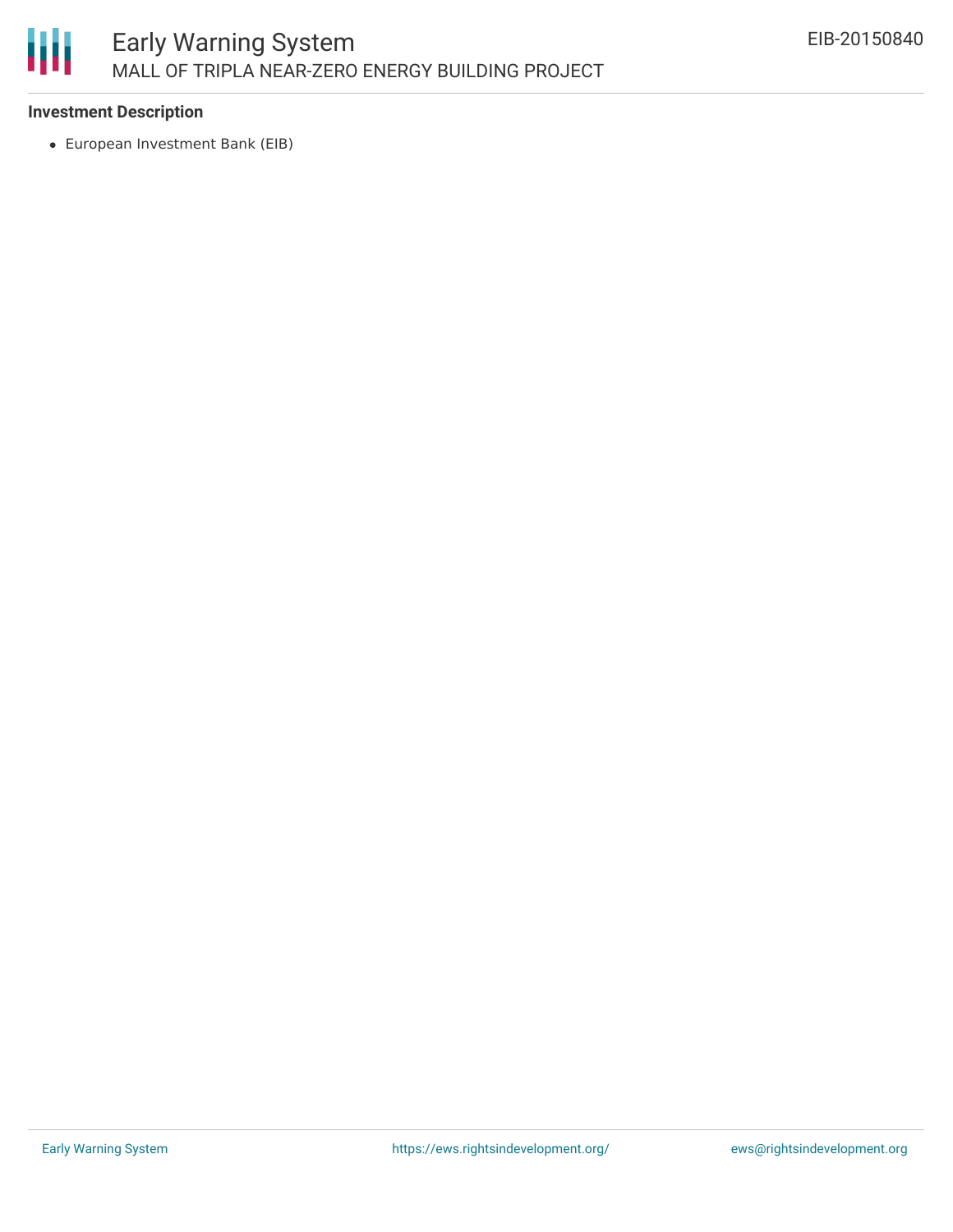

### Early Warning System MALL OF TRIPLA NEAR-ZERO ENERGY BUILDING PROJECT

| <b>Private Actor 1</b>   | <b>Private Actor</b><br>' Role | <b>Private Actor</b><br>l Sector | <b>Relation</b>          | <b>Private Actor 2</b> | <b>Private Actor</b><br>2 Role | <b>Private Actor</b><br>2 Sector |
|--------------------------|--------------------------------|----------------------------------|--------------------------|------------------------|--------------------------------|----------------------------------|
| $\overline{\phantom{0}}$ | $\overline{\phantom{a}}$       | $\overline{\phantom{0}}$         | $\overline{\phantom{0}}$ | YIT Ovi                | Investor                       | $\overline{\phantom{0}}$         |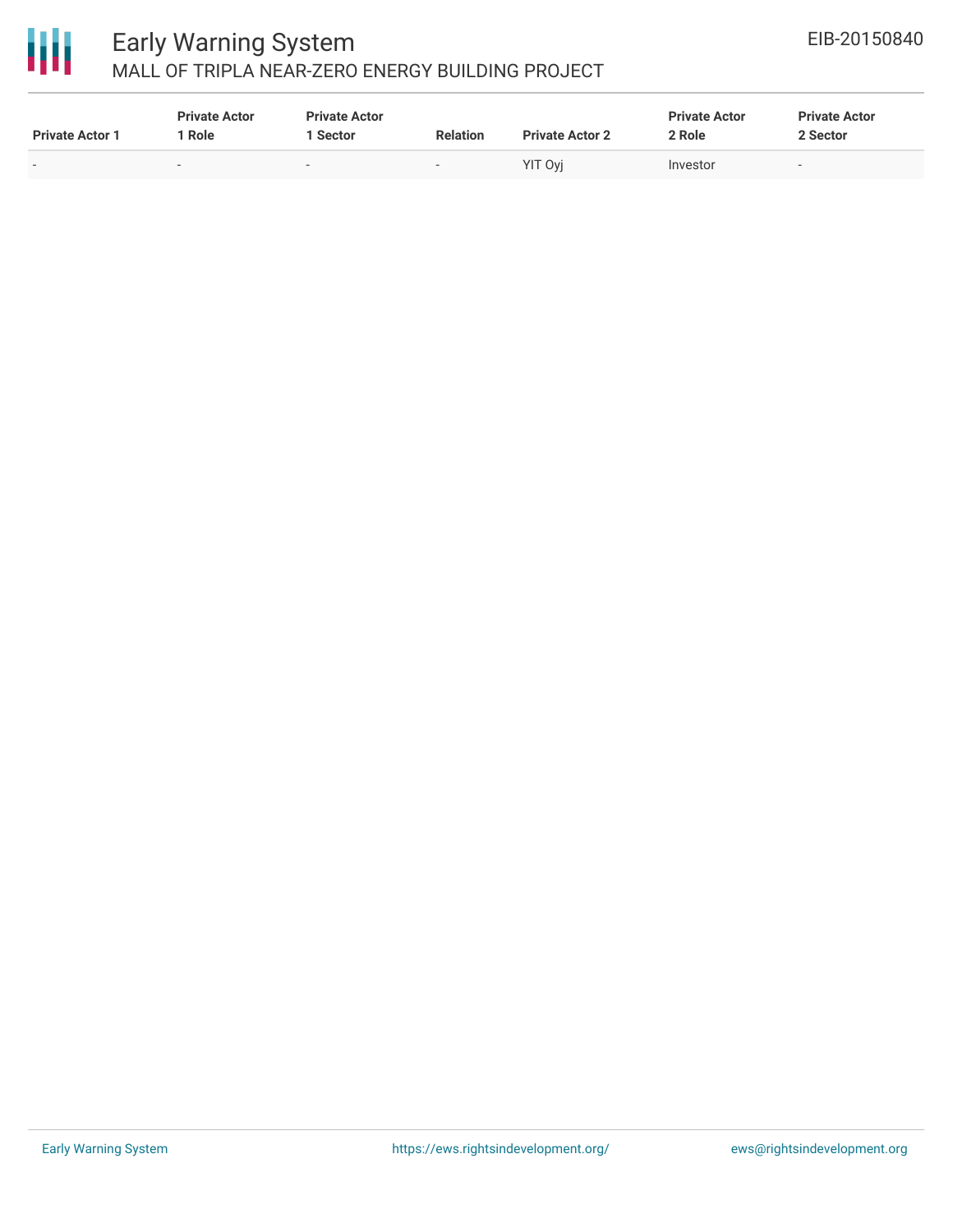

#### **Contact Information**

\*No project contacts available at the time of disclosure.\*

#### ACCOUNTABILITY MECHANISM OF EIB

The EIB Complaints Mechanism is designed to facilitate and handle complaints against the EIB by individuals, organizations or corporations affected by EIB activities. When exercising the right to lodge a complaint against the EIB, any member of the public has access to a two-tier procedure, one internal - the Complaints Mechanism Office - and one external - the European Ombudsman. A complaint can be lodged via a written communication addressed to the Secretary General of the EIB, via email to the dedicated email address complaints@eib.org, by completing the online complaint form available at the following address: http://www.eib.org/complaints/form, via fax or delivered directly to the EIB Complaints Mechanism Division, any EIB local representation office or any EIB staff. For further details, check:

http://www.eib.org/attachments/strategies/complaints\_mechanism\_policy\_en.pdf

When dissatisfied with a complaint to the EIB Complaints Mechanism, citizens can then turn towards the European Ombudsman. A memorandum of Understanding has been signed between the EIB and the European Ombudsman establishes that citizens (even outside of the EU if the Ombudsman finds their complaint justified) can turn towards the Ombudsman on issues related to 'maladministration' by the EIB. Note that before going to the Ombudsman, an attempt must be made to resolve the case by contacting the EIB. In addition, the complaint must be made within two years of the date when the facts on which your complaint is based became known to you. You can write to the Ombudsman in any of the languages of the European Union. Additional details, including filing requirements and complaint forms, are available at: http://www.ombudsman.europa.eu/atyourservice/interactiveguide.faces